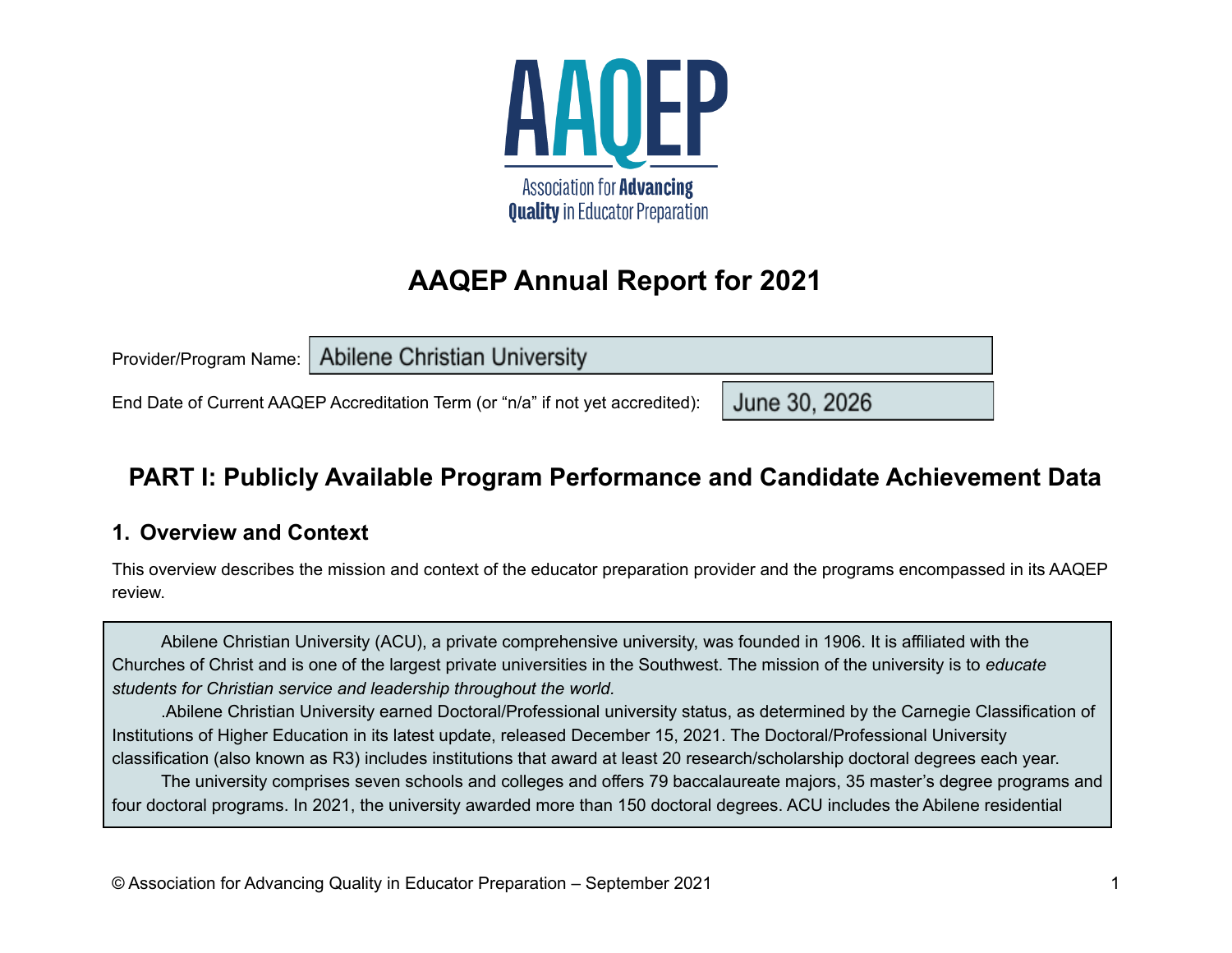campus and ACU Dallas (primarily online) campus, which was established in 2015. All teacher certification programs are housed on the Abilene campus. Our students come from 52 states and territories and 46 countries. ACU is designated as an Emerging Hispanic Serving institution by the Department of Education. The ACU Office of Diversity, Equity and Inclusion is currently preparing the campus to consider full Hispanic Serving Institution Designation. Current recognitions and rankings can be found at the following link: <https://www.acu.edu/about/rankings/>

The Department of Teacher Education resides in the College of Education and Human Services which includes Teacher Education, Social Work, Communication Sciences and Disorders, Occupational Therapy, and Kinesiology & Nutrition. The mission of the Department of Teacher Education is *to prepare exemplary, committed educators for service in diverse and multicultural communities for the glory of God.* The program is administered by the Department of Teacher Education and includes all students seeking initial teacher certification, including students from three colleges and 13 academic departments. We do not currently offer any advanced certifications but do offer a 5th year M.Ed. in Teaching and Learning that includes initial teacher certification.

#### **Public Posting URL**

Part I of this report is posted at the following web address (accredited members of AAQEP must post at least Part I):

<https://www.acu.edu/academics/college-of-education-human-services/departments/teacher-education/accreditation-membership/> Because of the holiday, this will be posted after January 3rd.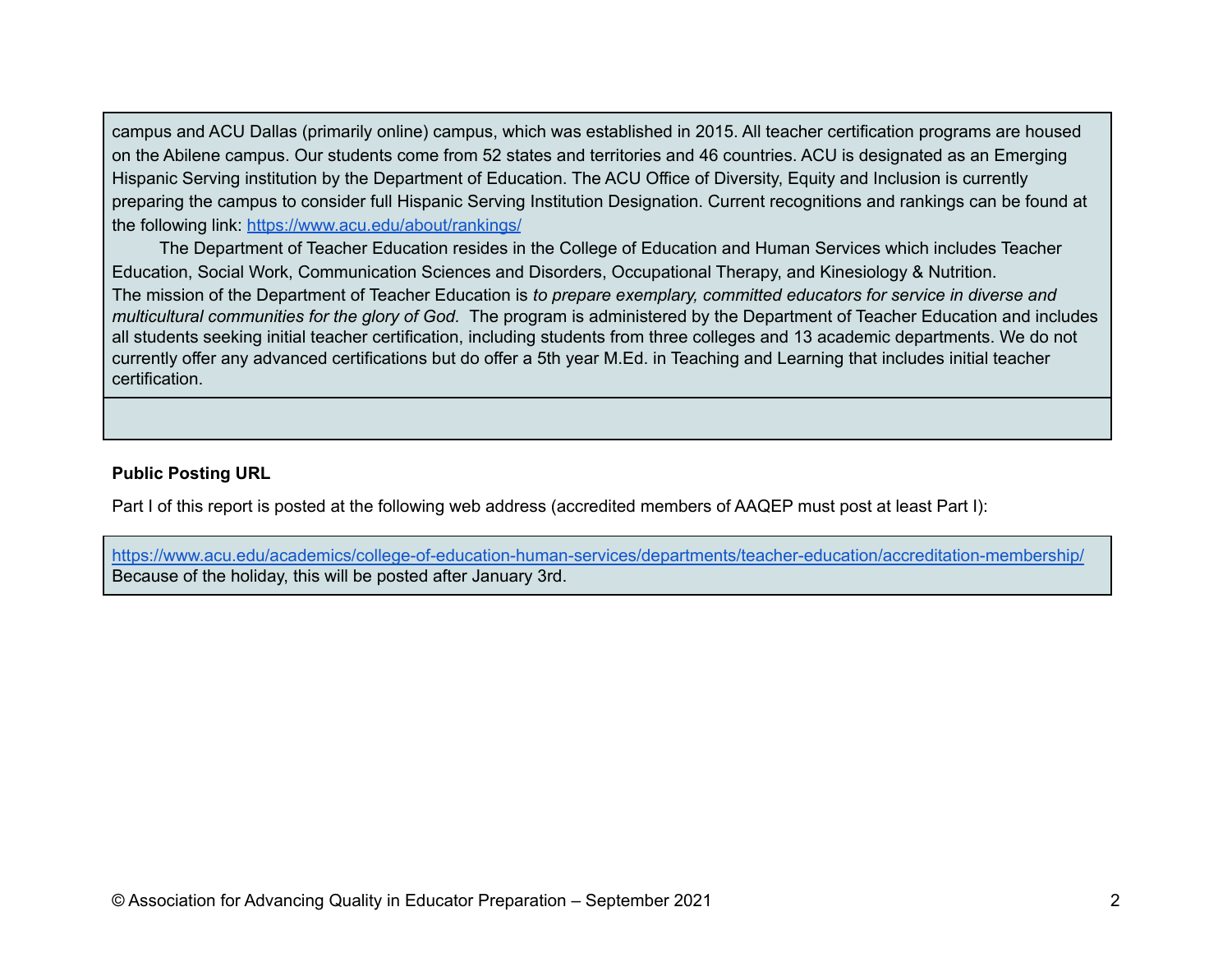# **2. Enrollment and Completion Data**

Table 1 shows enrollment and completion data from the most recently completed academic year for each program included in the AAQEP review.

| <b>Degree or Certificate granted by the</b><br>institution/organization | State Certificate, License, Endorsement, or<br><b>Other Credential</b> | <b>Total Number of</b><br><b>Candidates</b><br>Not including<br>completers | Number of<br><b>Completers</b><br>in 2019-20 |
|-------------------------------------------------------------------------|------------------------------------------------------------------------|----------------------------------------------------------------------------|----------------------------------------------|
| <b>Bachelor of Science</b>                                              | Initial Certification: EC-6 Core Subjects                              | 27                                                                         | 23                                           |
|                                                                         | Initial Certification: EC-6 Core Subjects with STR                     | 22                                                                         | $\mathbf{0}$                                 |
|                                                                         | Initial Certification: 4-8 Core Subjects                               | $\mathbf 0$                                                                | $\overline{2}$                               |
|                                                                         | Initial Certification: 4-8 Science                                     | $\mathbf 1$                                                                | $\mathbf 0$                                  |
|                                                                         | Initial Certification: 6-12 Physical Science                           | $\overline{2}$                                                             | $\mathbf 0$                                  |
|                                                                         | Initial Certification: 7-12 Life Science                               | $\overline{2}$                                                             | $\mathbf{0}$                                 |
|                                                                         | Initial Certification: 7-12 Physics/Math                               | 1                                                                          | $\mathbf 0$                                  |
|                                                                         | Initial Certification: 7-12 Social Studies                             | 8                                                                          |                                              |
|                                                                         | Initial Certification: 7-12 History                                    | $\overline{2}$                                                             | $\mathbf{0}$                                 |
|                                                                         | Initial Certification: 4-8 Mathematics                                 | $\overline{2}$                                                             | $\mathbf 0$                                  |
|                                                                         | Initial Certification: 7-12 Mathematics                                | 5                                                                          | $\mathbf 0$                                  |
|                                                                         | Initial Certification: EC-12 SPED                                      | $\overline{7}$                                                             | $\mathbf 0$                                  |
| <b>Bachelor of Arts</b>                                                 | Initial Certification: 4-8 ELAR                                        | $\overline{2}$                                                             | $\mathbf 0$                                  |
|                                                                         | Initial Certification: 4-8 ELAR with STR                               | 1                                                                          | $\mathbf{0}$                                 |
|                                                                         | Initial Certification: 7-12 ELAR                                       | 3                                                                          | 6                                            |

**Table 1. Program Specification: Enrollment and Completers for Academic Year 2020-2021**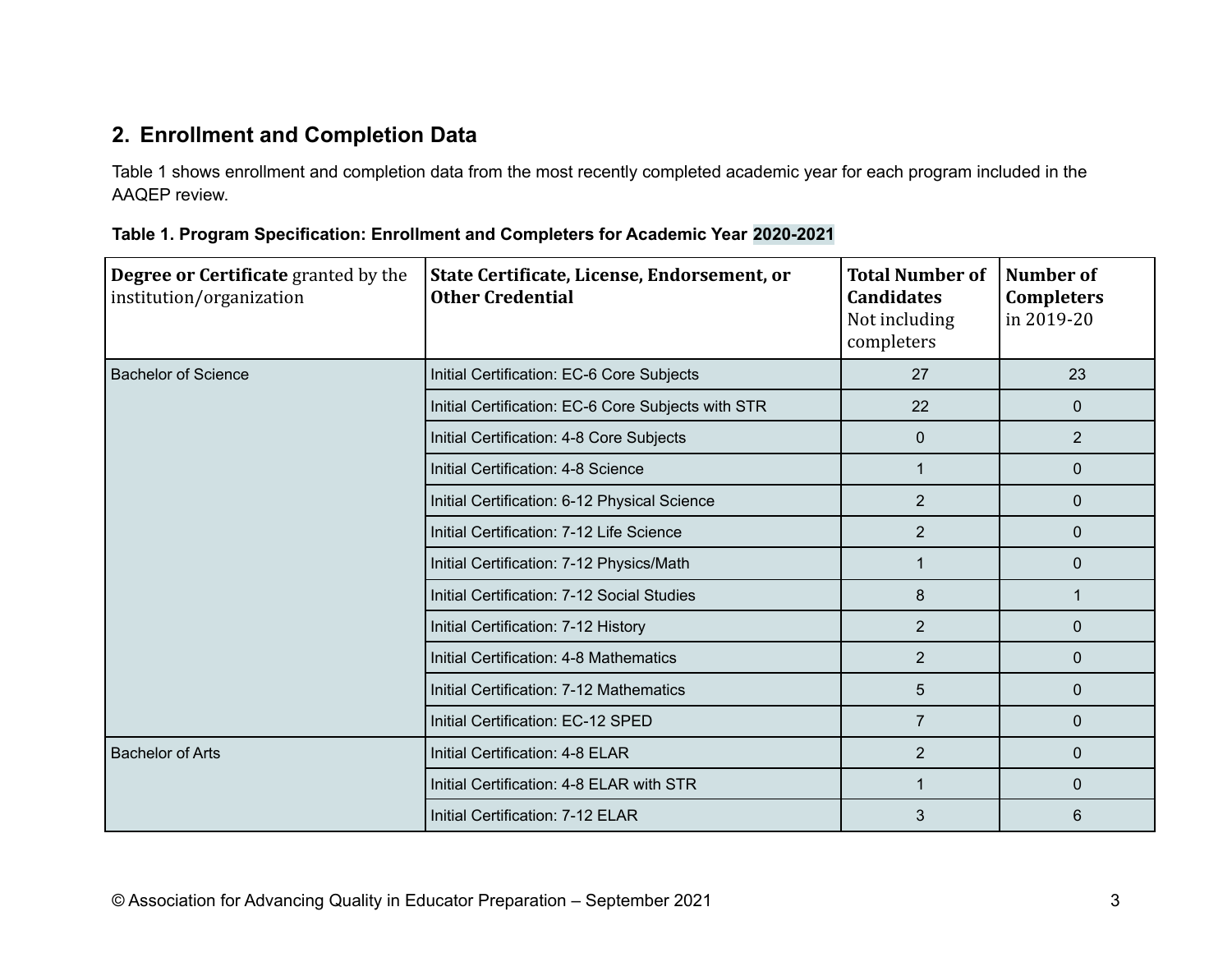| <b>Bachelor of Music</b>         | Initial Certification: EC-12 Music         | 21  |    |
|----------------------------------|--------------------------------------------|-----|----|
| Bachelor of Fine Art             | Initial Certification: EC-12 Theater       | 3   |    |
|                                  | Initial Certification: EC-12 Art           |     |    |
| Masters of Teaching and Learning | Initial Certification: EC-6 Core Subjects  | 5   | ა  |
|                                  | Initial Certification: 4-8 Mathematics     |     |    |
|                                  | Initial Certification: 7-12 ELAR           | 3   |    |
|                                  | Initial Certification: 7-12 Life Science   | 2   |    |
|                                  | Initial Certification: 7-12 Social Studies |     |    |
|                                  | Initial Certification: EC-12 Music         |     |    |
|                                  | Initial Certification: EC-12 Theater       |     |    |
|                                  | TOTALS:                                    | 123 | 46 |

#### **Added or Discontinued Programs**

Any programs within the AAQEP review that have been added or discontinued within the past year are listed below. (This list is required only from providers with accredited programs.)

NA

#### **3. Program Performance Indicators**

The program performance information in Table 2 applies to the academic year indicated in Table 1.

#### **Table 2. Program Performance Indicators**

1. **Total enrollment** in the educator preparation programs shown in Table 1. This figure is an unduplicated count, i.e., individuals earning more than one credential may be counted in more than one line above but only once here.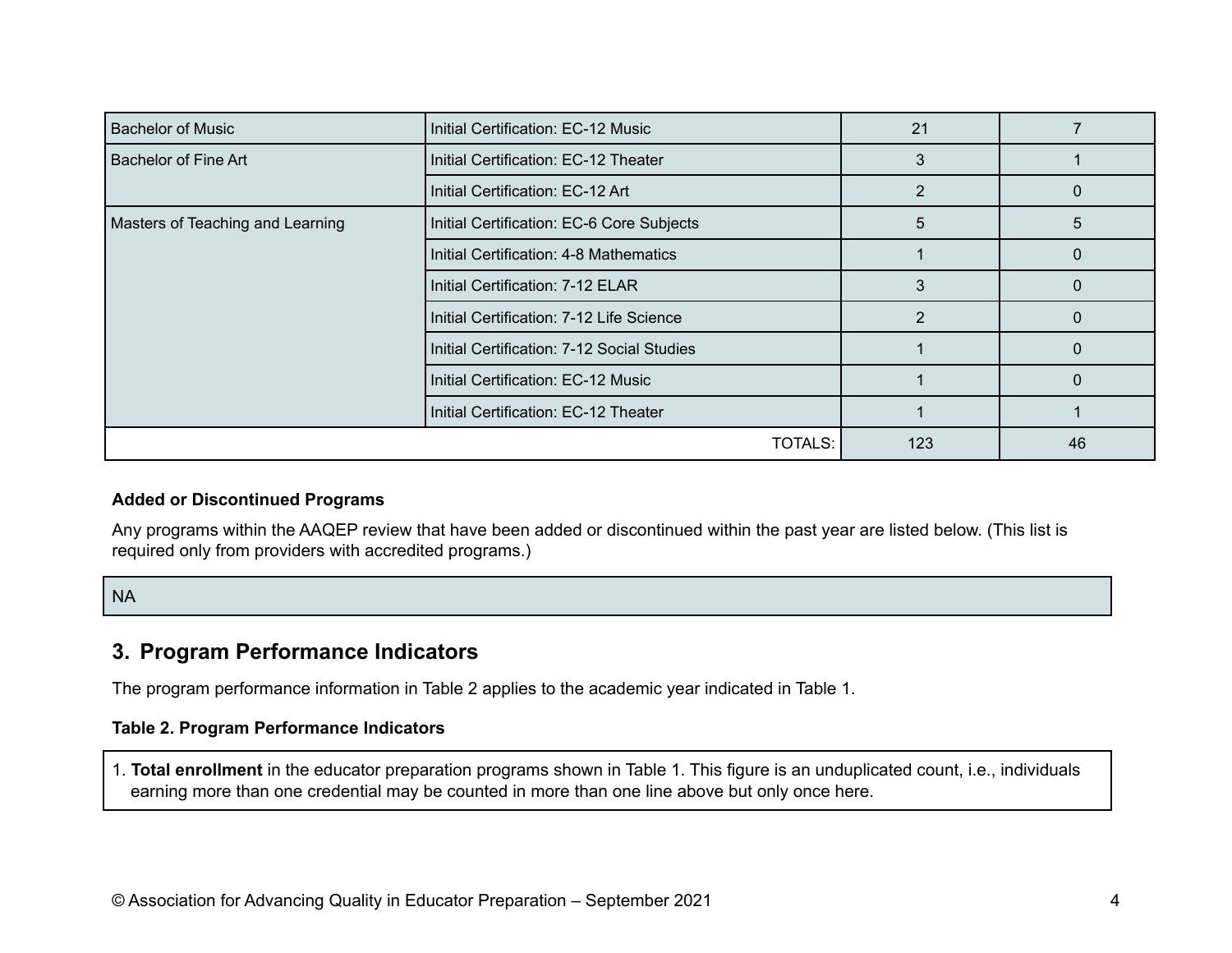123

2. **Total number of unique completers** (across all programs) included in Table 1. This figure is an unduplicated count, i.e., individuals who earned more than one credential may be counted in more than one line above but only once here.

46

3. **Number of recommendations** for certificate, license, or endorsement included in Table 1.

46

4. **Cohort completion rates** for candidates who completed the various programs within their respective program's expected timeframe **and** in 1.5 times the expected timeframe.

100%

5. **Summary of state license examination results**, including teacher performance assessments, and specification of any examinations on which the pass rate (cumulative at time of reporting) was below 80%.

53 students took the PPR exam with a 98% pass rate= Females-100%, Males-80%, African American-100%, Hispanic-100%, Other-100%, White-98%.

57 students took Non-PPR exams with a 95% pass rate= Females-94%, Males-100%, African American- 75%, Hispanic-100%, Other-100%, White-95%

\*African American 75%- one took and passed CS EC-6, one took and passed STR, one took and passed SS 4-8, and one took and failed SS 7-12.

6. Narrative explanation of **evidence available from program completers**, with a characterization of findings.

End of Program Feedback:

Every semester our clinical teachers provide feedback through the End Of Program Feedback Survey. The questions included in this survey are as follows:

1. As you are at the close of your clinical teaching semester and as you reflect on your growth through this semester, identify ways that you are prepared to enter into the first year of your professional teaching career.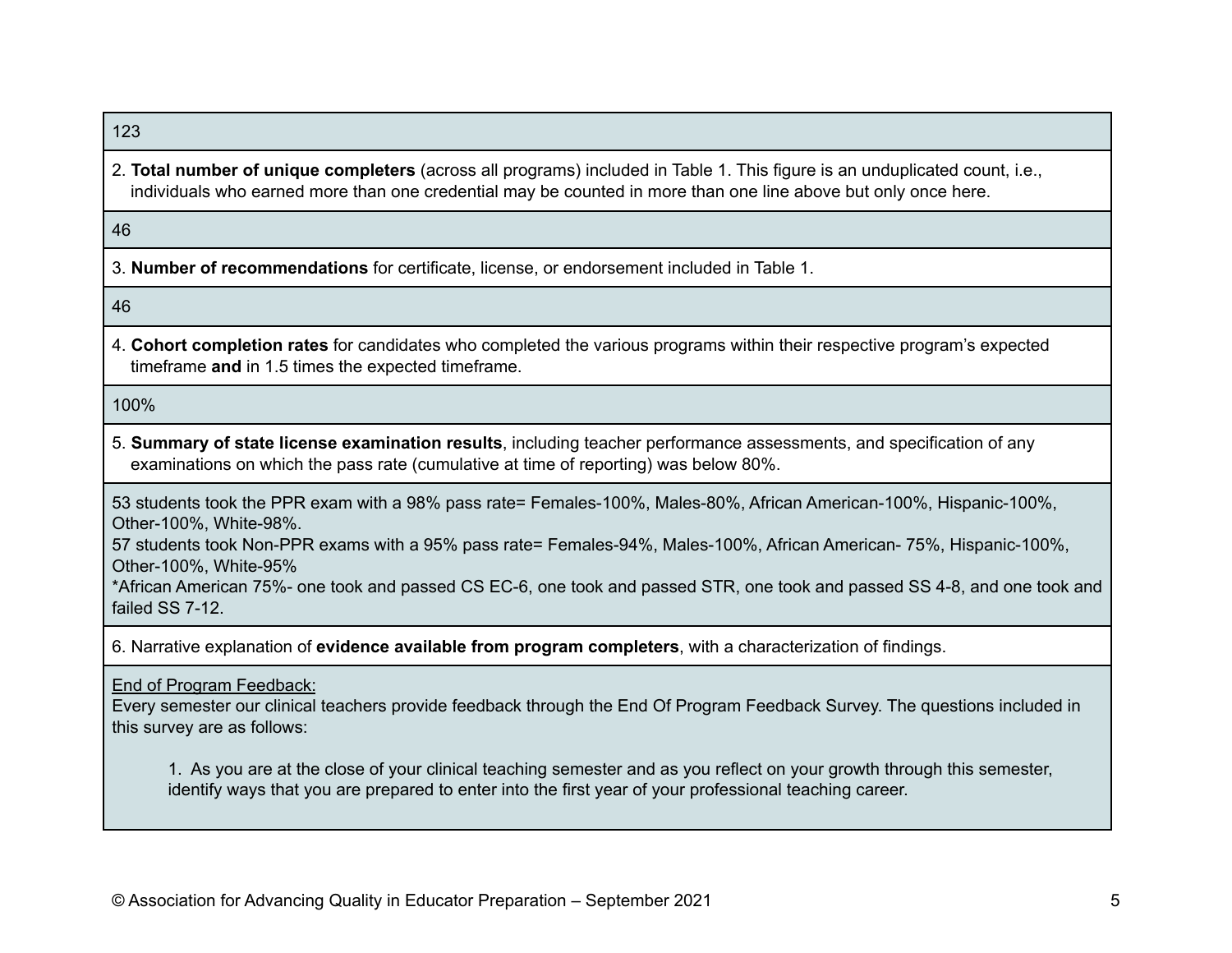- 2. What were you prepared for as you entered clinical teaching? Click all that apply.
	- Lesson Planning
	- Content Specific Pedagogy
	- Assessment
	- Data Collection and Analysis
	- Behavior Management
	- Teacher Presence
	- Other
- 3. What were you least prepared for in clinical teaching?
	- Lesson Planning
	- Content Specific Pedagogy
	- Assessment
	- Data Collection and Analysis
	- Behavior Management
	- Teacher Presence
	- Other

4. Provide feedback related to your content area preparation. How prepared did you feel to teach your content area?

5. What commendation or recommendation do you have to make in your content area preparation?

6. Tell us about a time during which you were able to clearly connect an experience you had in clinical teaching with your preparation in coursework.

7. What about the Teacher Work Sample Assignment was helpful for you in your professional preparation?

8. It would be helpful if you could provide one or two tips related to the TWS Assignment. What would have made the assignment more clear, less confusing? What did you encounter that presented a challenge?

9. What was helpful in your preparation for job interviews? What tips or suggestions do you have to make that would support you in preparing for this aspect of the semester?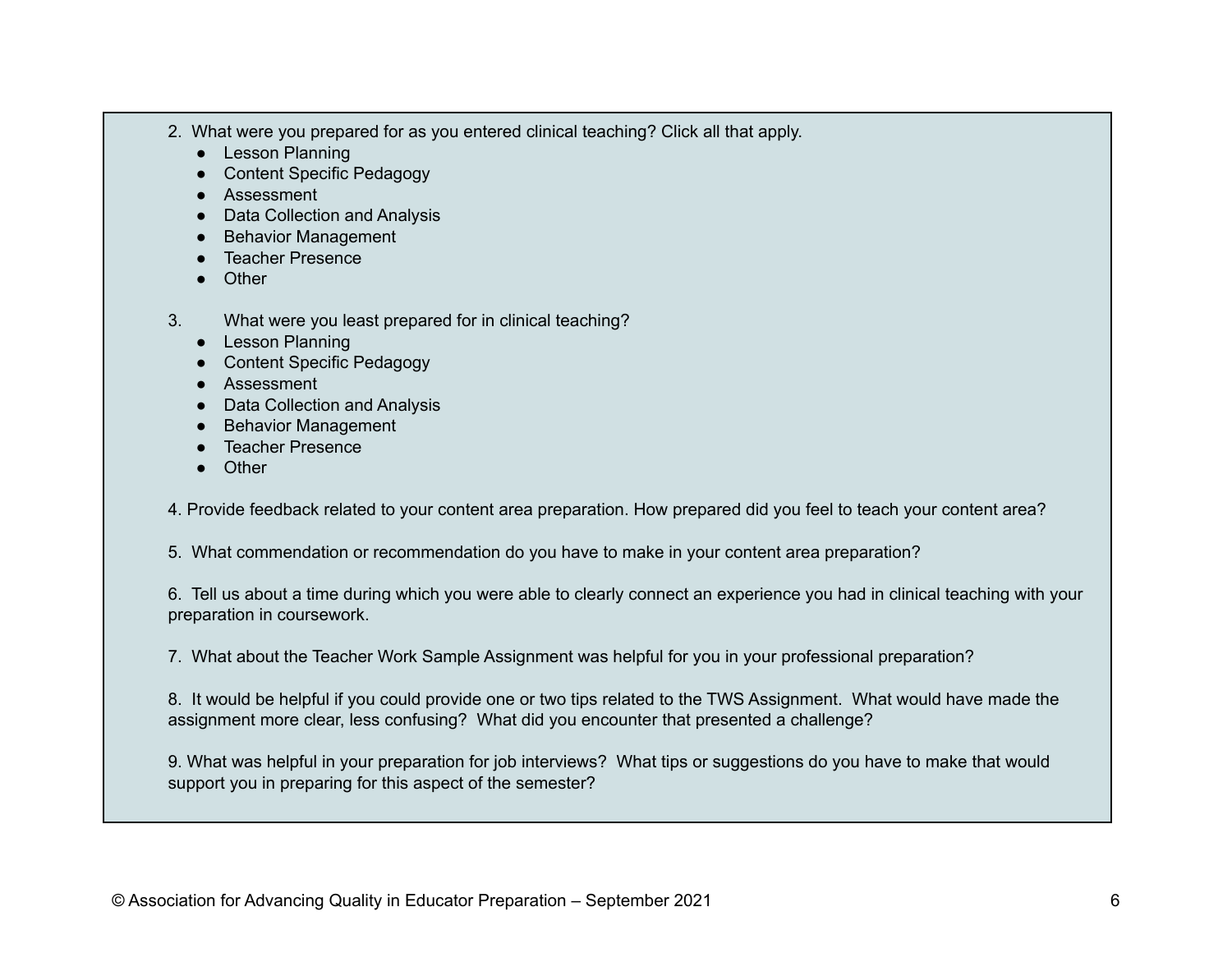10. What about your preparation program does not need to change?

11. Is there anything you would like to say that has not been asked? Please use this space to communicate anything for which these questions have not provided you the opportunity.

#### Texas Education Agency First Year Teacher Survey:

The Texas Education Agency collected data through the First Year Teacher Survey. Of the 46 completers surveyed, 13 responded. There were two completers whose responses did not meet the state designation for adequate completion. For the first time, TEA provided the identity of respondents. We have reached out to these two teachers to seek further information and offer assistance.

Both teachers are certified in secondary fields and completed clinical teaching in the spring of 2020 which was interrupted due to COVID. They then entered an unprecedented teaching context. Still, we hope to learn from them so that we can address any areas of improvement needed. The data from this survey can be found at the following link:

 [https://docs.google.com/spreadsheets/d/1Ny5Dl0G84objYe7q\\_pMRAvxM7aV8cru8/edit?usp=sharing&ouid=115672657960142024219](https://docs.google.com/spreadsheets/d/1Ny5Dl0G84objYe7q_pMRAvxM7aV8cru8/edit?usp=sharing&ouid=115672657960142024219&rtpof=true&sd=true) [&rtpof=true&sd=true](https://docs.google.com/spreadsheets/d/1Ny5Dl0G84objYe7q_pMRAvxM7aV8cru8/edit?usp=sharing&ouid=115672657960142024219&rtpof=true&sd=true)

#### Characterization of Findings:

Overall, the feedback from these two data sources is positive. However, there are areas for growth identified. Both of these feedback processes indicate that all-levels and secondary majors feel less prepared than EC-6 and Special Education majors. While this is not surprising, it is still a concern. In the End of Program Feedback process, 4-8, 7-12, and EC-12 completers state that they would like to have increased courses in the Teacher Education Department. While adding courses to the degrees is not possible at this time, we are exploring ways to enhance connection with these teacher candidates.

Both feedback processes indicate that completers feel limited preparation in serving students with special needs and working with parents. While completers indicate that they are prepared to understand the ARD process and that they are familiar with various disability categories, they lack specific strategies for addressing the needs of these students.

7. Narrative explanation of **evidence available from employers of program completers**, with a characterization of findings.

The Texas Education Agency provides data from the Principal Survey of first-year teacher performance. 92% of responses (35/38) for the 2020/2021 school year indicated that our completers are prepared for their responsibilities in the classroom. The findings demonstrate relatively consistent assessment across certification levels and survey categories. The lowest individual indicator was in response to preparedness to differentiate instruction to meet the behavioral needs of students with disabilities.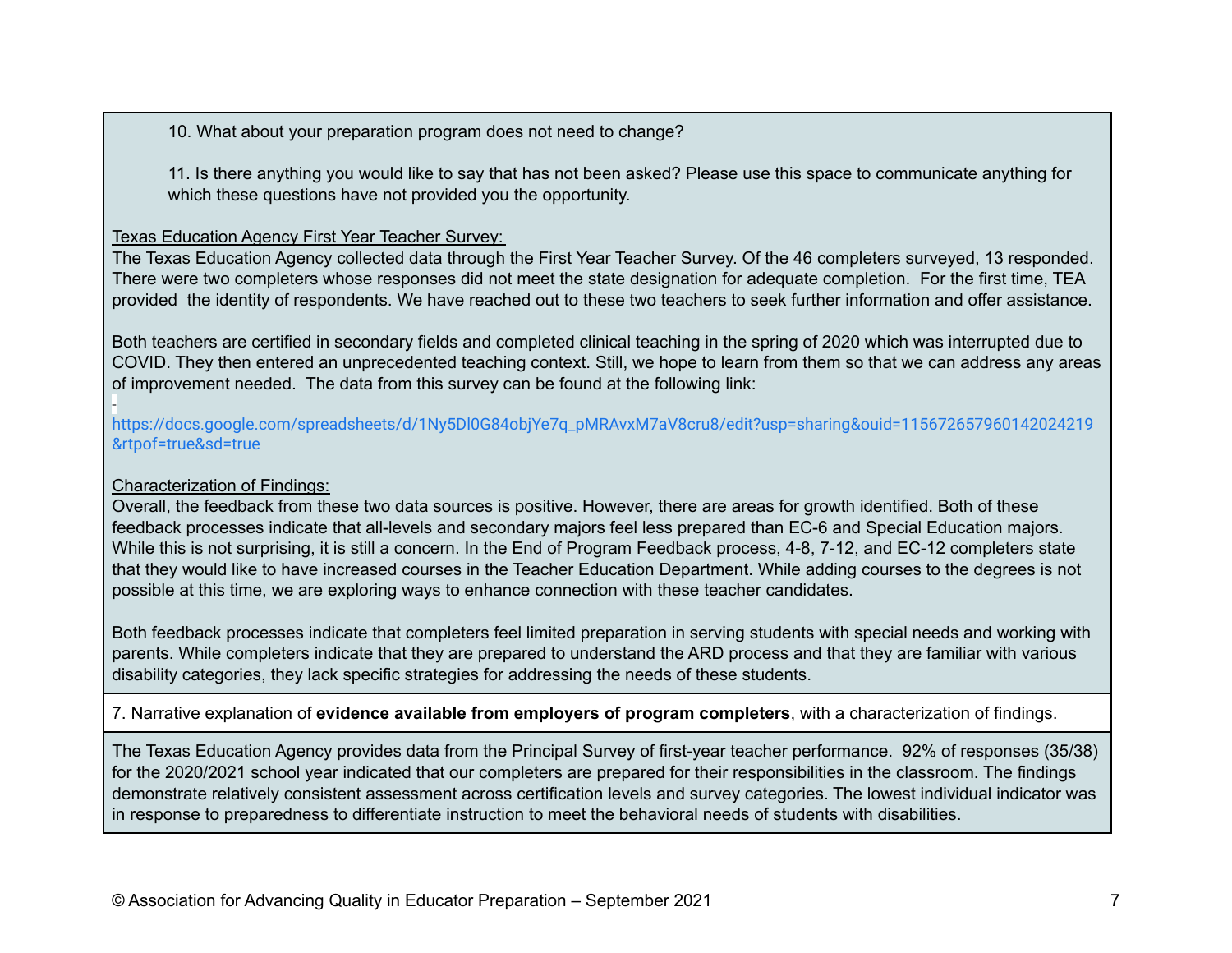The completers in this cohort encountered a context with increased emotional and behavioral challenges due to the impact of Covid. Still, we have added specific training in trauma-informed practices for all teacher candidates. We are also evaluating the special education course taken by all candidates to identify specific areas of revision, including strategies for responding to behavioral challenges of students with disabilities. Finally, we provide training in de-escalation strategies using the CPI model as our framework.

<https://docs.google.com/spreadsheets/d/1x90Z4bj5qQwT3LCXyoZs8tTR52hYIb2OUTfQGpghiEk/edit?usp=sharing>

8. Narrative explanation of how the program investigates **employment rates for program completers**, with a characterization of findings. This section may also indicate rates of completers' ongoing education, e.g., graduate study.

Because we are a small program, it is typically easy to determine initial placement in graduate school or employment by contacting our alumni personally. Of our 2020/2021 completers, 42 were employed as teachers, one entered graduate school, one is serving as a missionary and two have not reported their employment status. Our Summer Institute provides a way to engage in continued relationship with program completers.

# **4. Candidate Academic Performance Indicators**

Tables 3 and 4 report on select measures of candidate/completer performance related to AAQEP Standards 1 and 2, including the program's expectations for successful performance and indicators of the degree to which those expectations are met.

| <b>Provider-Selected Measures</b> | <b>Explanation of Performance Expectation</b>                                                                                                                                        | Level or Extent of Success in Meeting the<br><b>Expectation</b>                                                                                                                                                                                        |
|-----------------------------------|--------------------------------------------------------------------------------------------------------------------------------------------------------------------------------------|--------------------------------------------------------------------------------------------------------------------------------------------------------------------------------------------------------------------------------------------------------|
| <b>Dispositions</b>               | Students are assessed formatively and given<br>feedback using the Dispositions rubric multiple<br>times throughout the program, expectations at<br>each benchmark can be found here. | All rubrics are kept in students' permanent files. All<br>teacher candidates met standard at for each<br>benchmarking period. Formal data is summarized<br>below for all Clinical Teaching Dispositions<br>completed during the 2020-2021 school year: |

|  |  | Table 3. Expectations and Performance on Standard 1: Candidate and Completer Performance |
|--|--|------------------------------------------------------------------------------------------|
|  |  |                                                                                          |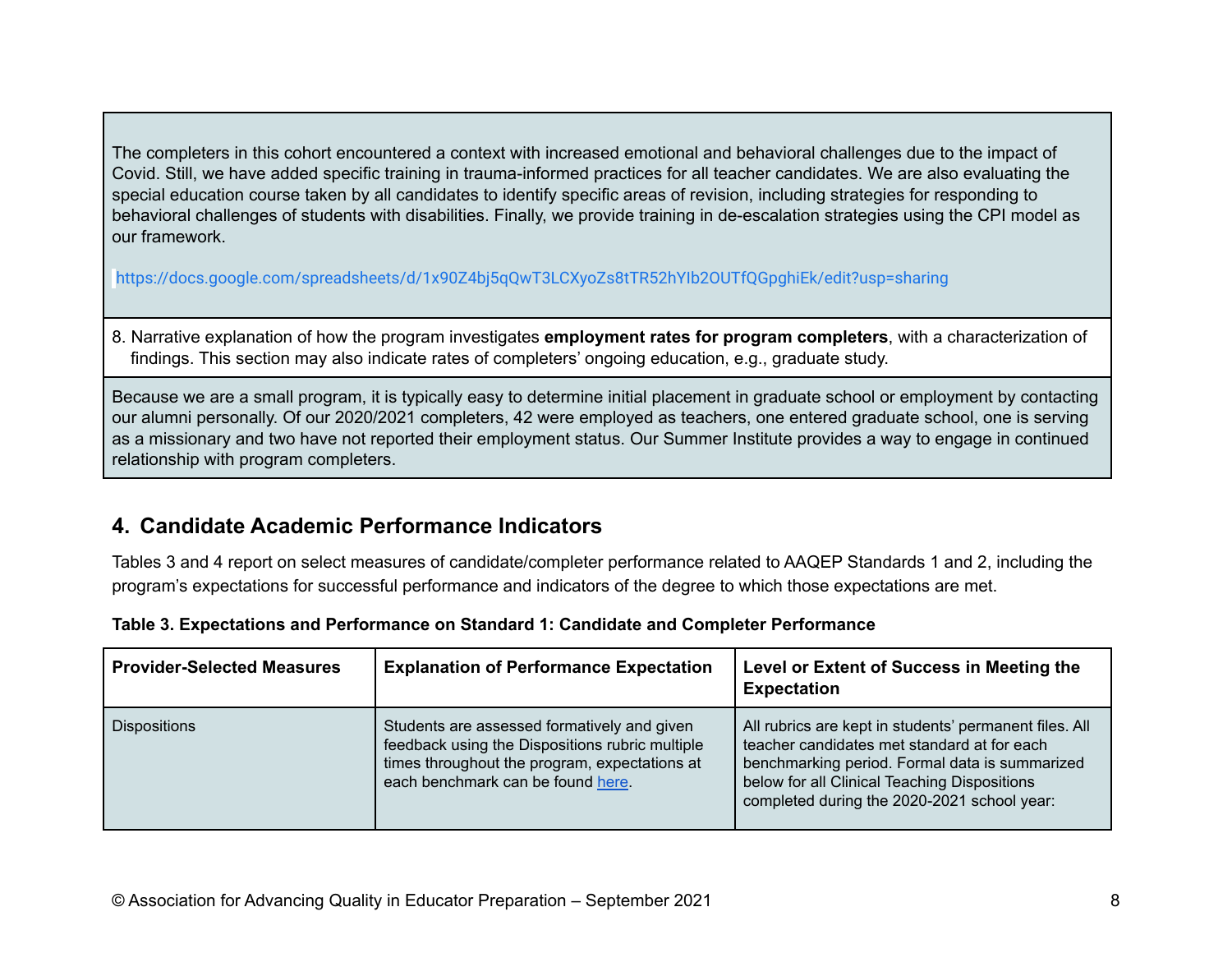|                                                                                                                                                                                                                                                                                                                                                                                       |  |                                           |                                  |  | Clinical Teaching Dispositions (n = 30)                                                  |                   |                           |
|---------------------------------------------------------------------------------------------------------------------------------------------------------------------------------------------------------------------------------------------------------------------------------------------------------------------------------------------------------------------------------------|--|-------------------------------------------|----------------------------------|--|------------------------------------------------------------------------------------------|-------------------|---------------------------|
|                                                                                                                                                                                                                                                                                                                                                                                       |  |                                           |                                  |  | Met Standard                                                                             | <b>Mean Score</b> | Standard<br>Deviation     |
|                                                                                                                                                                                                                                                                                                                                                                                       |  |                                           |                                  |  | 97%*                                                                                     | 92.27*            | 5.31                      |
|                                                                                                                                                                                                                                                                                                                                                                                       |  |                                           |                                  |  | * One student (3%) non-completer due to dispositions concerns<br>** Out of a possible 96 |                   |                           |
| <b>TExES Certification Exams</b><br>The state of Texas has set the passing score of<br>Data from TExES exams taken during the<br>all certification tests at a scale score of 240.<br>2020-2021 school year are below.                                                                                                                                                                 |  |                                           |                                  |  |                                                                                          |                   |                           |
| NOTE: 'N' represents the number of individual students who took individual certification exams, exams may have been taken multiple times to<br>meet mastery. For reporting purposes, passing rates were calculated based on individuals passing by their second attempt. Where multiple<br>attempts were reported, both scores are calculated into the means and standard deviations. |  |                                           |                                  |  |                                                                                          |                   |                           |
|                                                                                                                                                                                                                                                                                                                                                                                       |  |                                           | <b>TExES Certification Exams</b> |  |                                                                                          |                   |                           |
|                                                                                                                                                                                                                                                                                                                                                                                       |  | Exam                                      | Met Standard                     |  | <b>Mean Scale Score</b>                                                                  |                   | <b>Standard Deviation</b> |
|                                                                                                                                                                                                                                                                                                                                                                                       |  | PPR ( $N = 54$ )                          | 98%                              |  | 265.16                                                                                   |                   | 13.33                     |
|                                                                                                                                                                                                                                                                                                                                                                                       |  | $ESL (N = 25)$                            | 96%                              |  | 261.15                                                                                   |                   | 12.64                     |
|                                                                                                                                                                                                                                                                                                                                                                                       |  | Science of Teaching Reading<br>$(N = 27)$ | 100%                             |  | 75.56*                                                                                   |                   | 9.37                      |
|                                                                                                                                                                                                                                                                                                                                                                                       |  | <b>ELAR</b>                               | 100%                             |  | 273.08                                                                                   |                   | 8.89                      |
| $EC-6$                                                                                                                                                                                                                                                                                                                                                                                |  | Math                                      | 100%                             |  | 269.16                                                                                   |                   | 12.90                     |
| Certification                                                                                                                                                                                                                                                                                                                                                                         |  | Science                                   | 100%**                           |  | 257.45                                                                                   |                   | 15.08                     |
| $(N = 25)$                                                                                                                                                                                                                                                                                                                                                                            |  | SS                                        | 92%***                           |  | 253.14                                                                                   |                   | 17.39                     |
|                                                                                                                                                                                                                                                                                                                                                                                       |  | <b>FAHPE</b>                              | 100%                             |  | 269.72                                                                                   |                   | 11.01                     |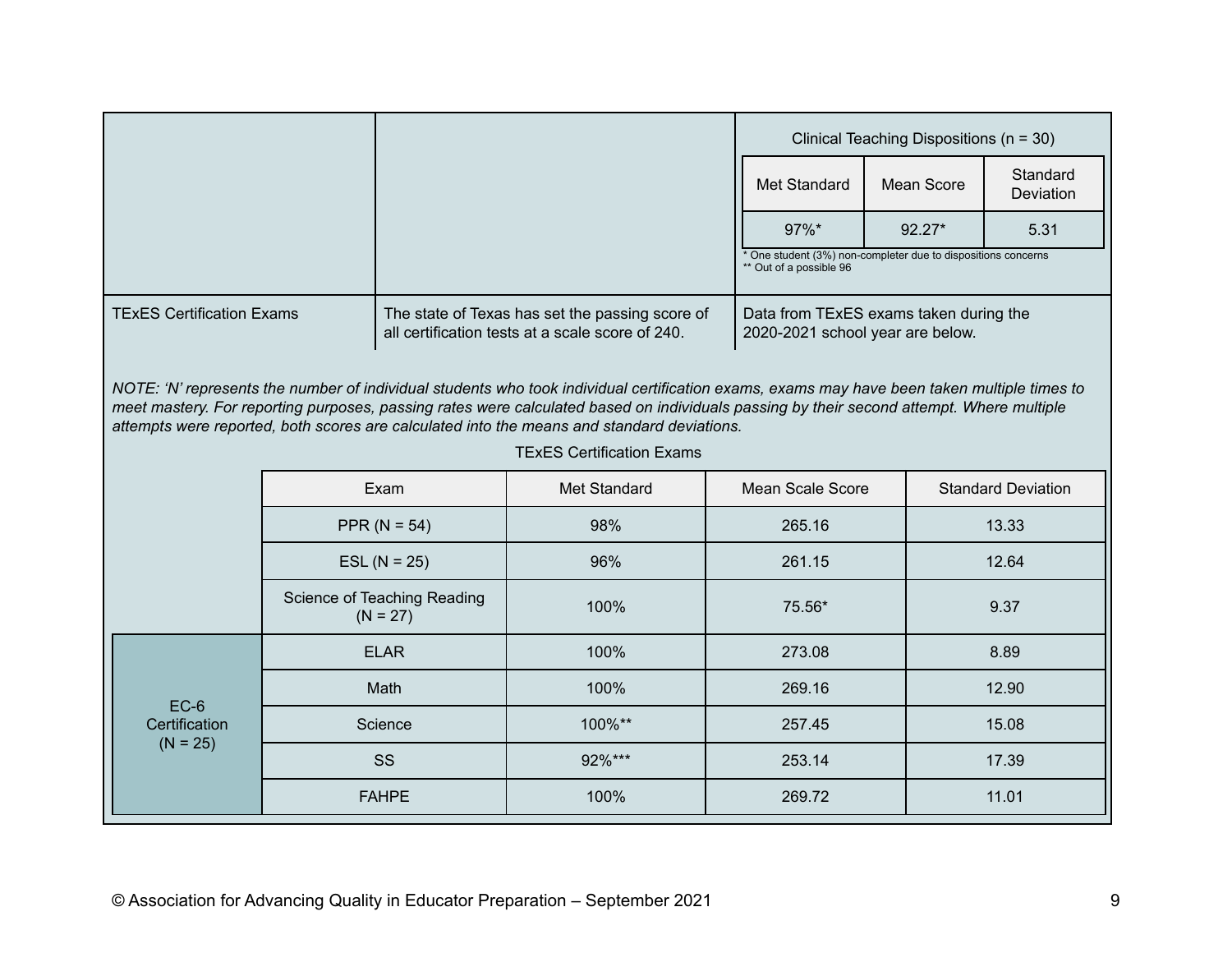|                                                                                                                                                                                                                                                                   |                                                                       | $ELAR (n = 1)$ | 100%                                                                            | 274    |       |  |
|-------------------------------------------------------------------------------------------------------------------------------------------------------------------------------------------------------------------------------------------------------------------|-----------------------------------------------------------------------|----------------|---------------------------------------------------------------------------------|--------|-------|--|
| $4 - 8$<br>Certifications                                                                                                                                                                                                                                         |                                                                       | Math $(n = 2)$ | 100%                                                                            | 262.5  | 7.78  |  |
| $(N = 5)$                                                                                                                                                                                                                                                         | Science $(n = 1)$                                                     |                | 100%                                                                            | 275    |       |  |
|                                                                                                                                                                                                                                                                   |                                                                       | $SS (n = 1)$   | 100%                                                                            | 239    | 8.49  |  |
|                                                                                                                                                                                                                                                                   |                                                                       | ELAR $(n = 8)$ | 100%                                                                            | 259.13 | 9.76  |  |
|                                                                                                                                                                                                                                                                   |                                                                       | Math $(n = 1)$ | 100%                                                                            | 273    |       |  |
| Certifications                                                                                                                                                                                                                                                    | $7 - 12$<br>Life Science $(n = 1)$<br>$(N = 15)$<br>Science $(n = 1)$ |                | 100%                                                                            |        | 282   |  |
|                                                                                                                                                                                                                                                                   |                                                                       |                | 100%                                                                            | 264    |       |  |
|                                                                                                                                                                                                                                                                   |                                                                       | $SS (n = 4)$   | 25%****                                                                         | 232.29 | 19.56 |  |
| <b>All Levels</b>                                                                                                                                                                                                                                                 | Music ( $n = 7$ )                                                     |                | 100%                                                                            | 249.22 | 15.02 |  |
| <b>Certifications</b>                                                                                                                                                                                                                                             | 100%<br>Theatre $(n = 2)$                                             |                |                                                                                 | 262.5  | 14.85 |  |
| $(N = 17)$                                                                                                                                                                                                                                                        | SPED $(n = 8)$                                                        |                | 100%                                                                            | 266.75 | 7.44  |  |
| * STR is reported on a 100 point scale rather than the scaled score<br>** State passing rate for EC-6 Science is 78%<br>*** State passing rate for EC-6 Social Studies is 77%<br>**** State passing rate for 7-12 Social Studies is 54%                           |                                                                       |                |                                                                                 |        |       |  |
| <b>Teacher Work Sample</b><br>In the Fall of 2021, Clinical Teachers completed<br>Data from Contextual Factors collected during the<br>an abbreviated version of the Teacher Work<br>Fall 2020 are as follows:<br>Sample called Contextual Factors. This decision |                                                                       |                | the contract of the contract of the contract of the contract of the contract of |        |       |  |

| Contextual Factors (N =16) |  |  |  |
|----------------------------|--|--|--|
|----------------------------|--|--|--|

| was made due to uncertainty with placements                                                                                        |              | Contextual Factors (N = 16) |                       |  |
|------------------------------------------------------------------------------------------------------------------------------------|--------------|-----------------------------|-----------------------|--|
| and the nature of teaching during a pandemic.<br>Students are graded using a department-created<br>rubric, which can be found here | Met Standard | Mean<br>Rating              | Standard<br>Deviation |  |
|                                                                                                                                    |              |                             |                       |  |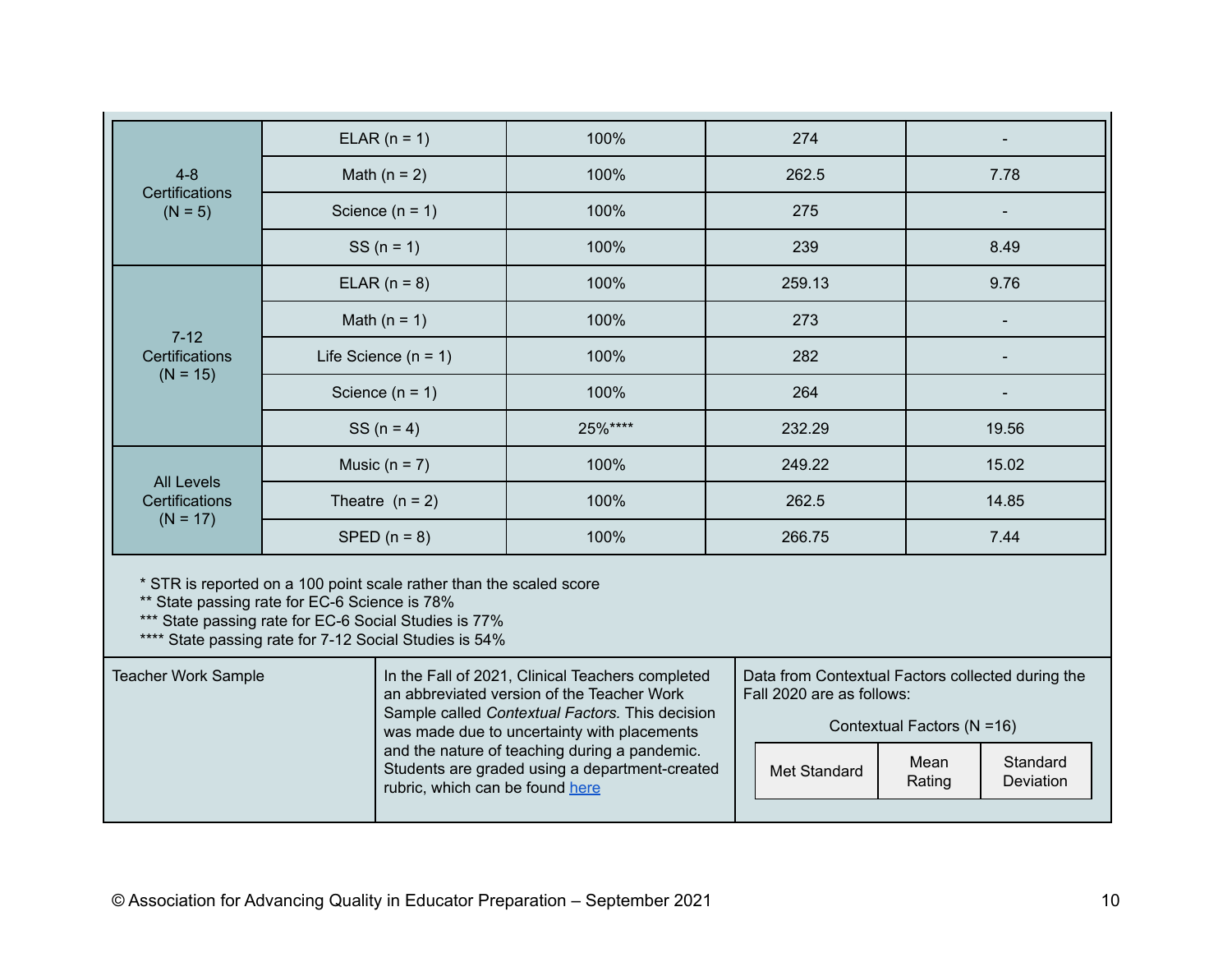|                                                                                                                                                                                                                                                  | 100%                                                                                                                | 92.69%                                                   | 6.28                          |
|--------------------------------------------------------------------------------------------------------------------------------------------------------------------------------------------------------------------------------------------------|---------------------------------------------------------------------------------------------------------------------|----------------------------------------------------------|-------------------------------|
| Clinical Teachers complete a Teacher Work<br>Sample documenting a unit of study from pre<br>assessment through planning, delivery, and<br>post-assessment. Students are graded using a<br>department-created rubric, which can be found<br>here. | Data from Teacher Work Samples collected during<br>the Spring 2021 semester are as follows:<br>Met Standard<br>100% | Teacher Work Sample (N = 13)<br>Mean<br>Rating<br>88.79% | Standard<br>Deviation<br>6.44 |

**Table 4. Expectations and Performance on Standard 2: Completer Professional Competence and Growth**

| <b>Provider-Selected Measures</b>        | <b>Explanation of Performance</b><br><b>Expectation</b>                                                                                                                                                                                                                                                                            | <b>Level or Extent of Success in Meeting</b><br>the Expectation                                                                                                                                                     |            |                              |
|------------------------------------------|------------------------------------------------------------------------------------------------------------------------------------------------------------------------------------------------------------------------------------------------------------------------------------------------------------------------------------|---------------------------------------------------------------------------------------------------------------------------------------------------------------------------------------------------------------------|------------|------------------------------|
| PPR - Domain 2                           | Domain 2 of the PPR standards is Creating a<br><b>Positive Productive Classroom Environment.</b><br>Our goal is for Teacher Education candidates<br>to score a 65 or better on the Domain 2<br>competency of their TExES PPR exam.                                                                                                 | Data from Domain 2 of TExES PPR exams<br>taken by completers from the 2020-2021<br>school year are as follows:<br>PPR: Domain 2 ( $N = 54$ )                                                                        |            |                              |
|                                          |                                                                                                                                                                                                                                                                                                                                    |                                                                                                                                                                                                                     | Mean Score | Standard<br><b>Deviation</b> |
|                                          |                                                                                                                                                                                                                                                                                                                                    | 98%                                                                                                                                                                                                                 | 83.34%     | 11.38                        |
| Teacher Work Sample - Contextual Factors | The Contextual Factors section of the<br>Contextual Factors (F20) and Teacher Work<br>Sample (S21) require clinical teachers to<br>collect and analyze data at the community,<br>district, campus, classroom, and student levels<br>in order to identify instructional implications<br>that will impact their teaching. Candidates | Data from the Contextual Factor indicator of the<br>Contextual Factors (F20) and Teacher Work<br>Samples (S21) collected during the 2020-2021<br>school year are as follows:<br>TWS Contextual Factors ( $N = 29$ ) |            |                              |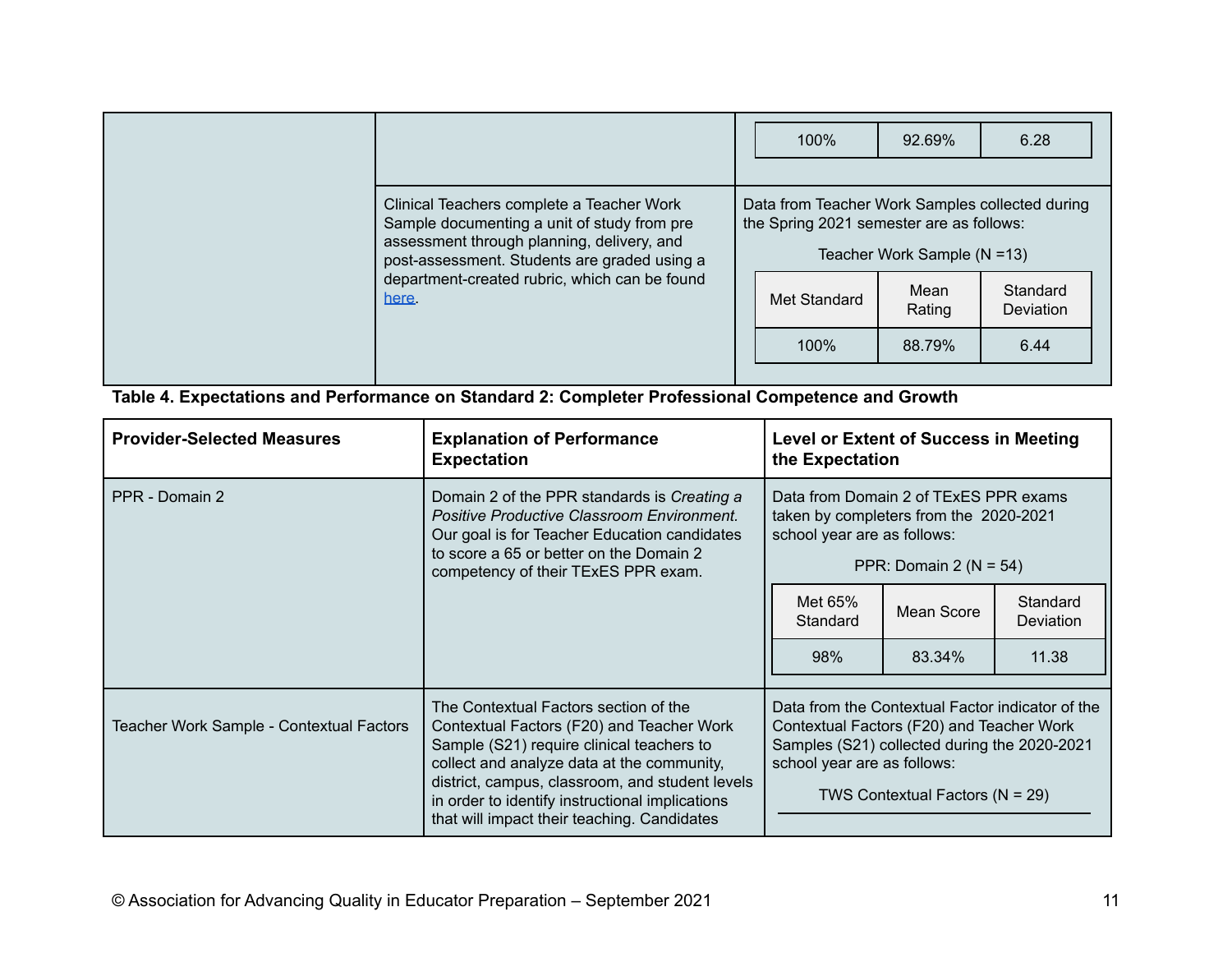|                                                          | must score an eight (8) or higher (ten point<br>maximum) on the Contextual Factors section<br>to meet department expectations for that<br>section.                                                                                                                                                                                                                                  | Met<br>Standard<br>97% | Mean Rating<br>9.4                                                                        | Standard<br><b>Deviation</b><br>0.81           |
|----------------------------------------------------------|-------------------------------------------------------------------------------------------------------------------------------------------------------------------------------------------------------------------------------------------------------------------------------------------------------------------------------------------------------------------------------------|------------------------|-------------------------------------------------------------------------------------------|------------------------------------------------|
| Environmental Criteria from Observation<br><b>Rubric</b> | The Environmental Criteria from the ACU<br>Observation Rubric include -<br><b>Respect and Rapport</b><br><b>Materials and Supplies</b><br><b>Transitions</b><br>Routines and Procedures<br>Expectations<br>Non-Verbal Supports<br>In order to demonstrate mastery in these<br>areas, candidates are expected to earn a<br>score point three (3) out of four (4) possible<br>points. | be found below.        | Data from the Environmental Criteria areas of<br>the final Clinical Teaching Observations | collected during the 2020-2021 school year can |

#### Observation Environmental Factors (N=31)

|                                 | Met Standard | Mean Rating<br><b>Standard Deviation</b> |      |
|---------------------------------|--------------|------------------------------------------|------|
| Respect & Rapport               | 100%         | 3.87                                     | 0.34 |
| <b>Materials &amp; Supplies</b> | 97%          | 3.68                                     | 0.54 |
| <b>Transitions</b>              | 94%          | 3.52                                     | 0.72 |
| Routines & Procedures           | 97%          | 3.52                                     | 0.57 |
| Expectations                    | 94%          | 3.48                                     | 0.72 |
| Non-Verbal Support              | 97%          | 3.45                                     | 0.57 |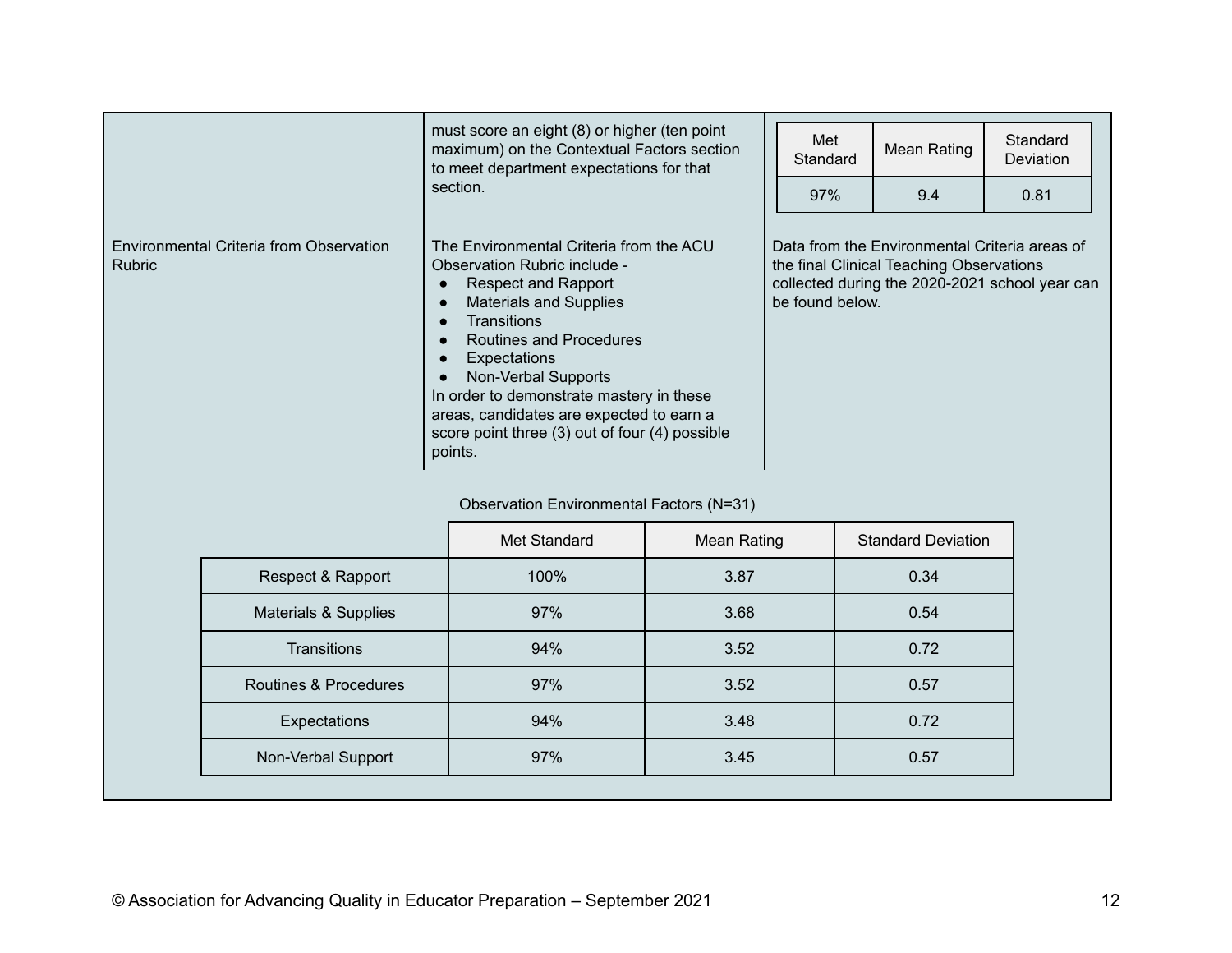### **5. Notes on Progress, Accomplishment, and Innovation**

This section describes recent program accomplishments, efforts to address challenges, current priorities, and innovations that are in plan or process.

The 2020/2021 academic year required significant forced innovative problem solving. For the entire 2020/2021 academic year, our only access to field placements was in the clinical teaching setting. This required the faculty to approximate as closely as possible our rich field experience sequence. Strategies included the following:

- Serving as online tutors for struggling 4th and 5th grade readers.
- Creating virtual lessons for local home-school collaboratives.
- Simulated teaching experiences in the university classroom.
- Zoom observations of live instruction in classrooms and zoom conversations with P-12 classroom teachers.
- Analysis of teaching videos.
- Facilitating collaboration between teacher candidates in face-to-face instruction and those joining the classroom via Zoom.
- Structuring collaborative learning when our students were required to maintain social distance.

We were allowed to re-enter the schools in October 2021. Still, we found that some of the strategies we used during the 2020/2021 academic year were quite helpful. We will continue to use Zoom conversations with classroom teachers when possible and have located some excellent online sources for virtual classroom observations. The virtual classrooms provide the opportunity to actively process the teaching and assessment strategies with all students "in" the same classroom as opposed to only being assigned to individual classroom placements.

We learned that when students are faced with unavoidable absences, they can still participate in the classroom via Zoom. This allows them to maintain connection with their peers and not miss important learning experiences. This is a practice we will continue.

While we have required that our candidates complete Google Educator Level II Certification for some time, we recognize that we need to enhance our curriculum in the area of technology integration guided by the ISTE standards for digital literacy. This revision process will begin in the spring of 2022.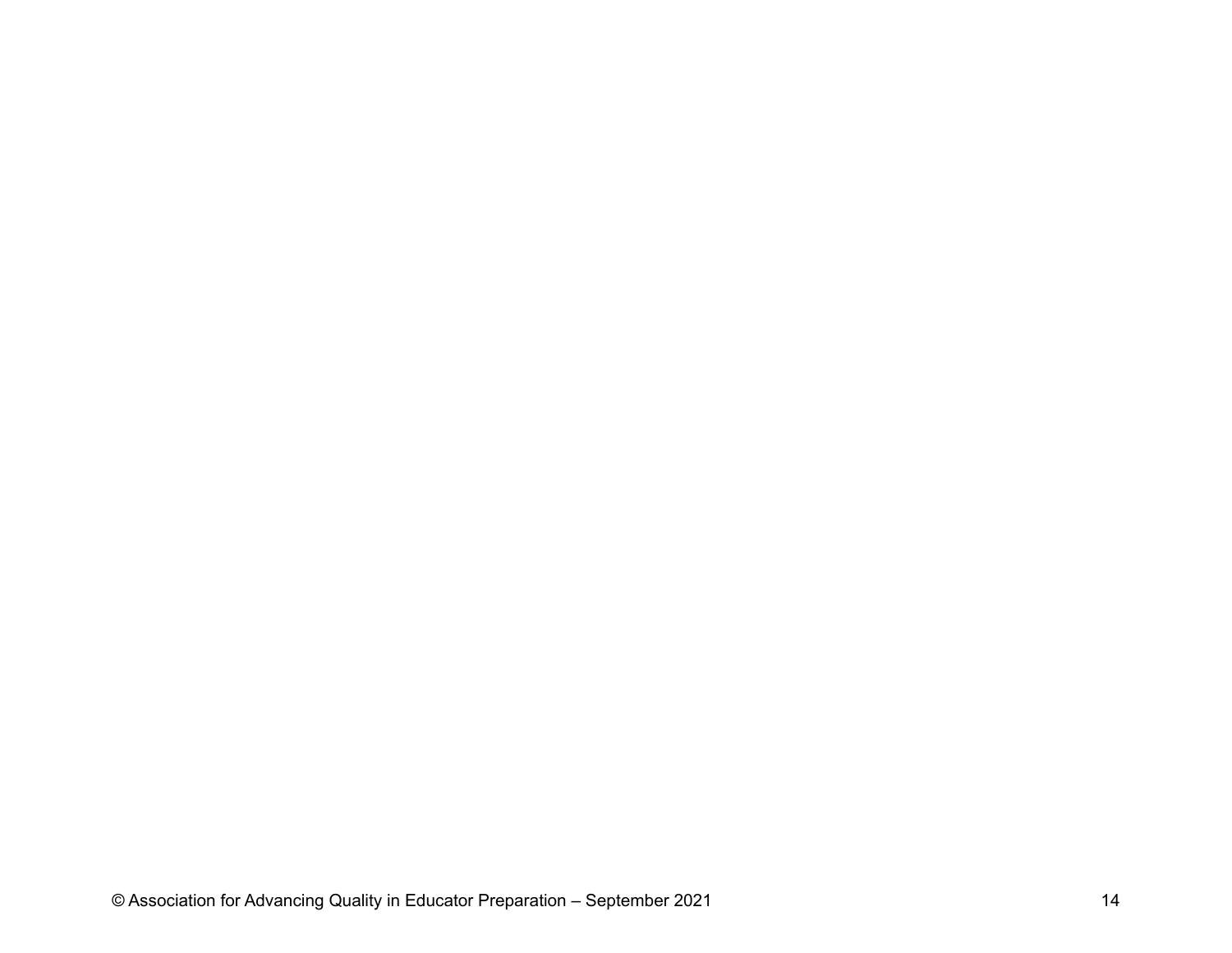# **Part II: Self-Assessment and Continuous Growth**

AAQEP does not require public posting of the information in Part II, but programs may post it at their discretion.

### **6. Self-Assessment and Continuous Growth and Improvement**

This section charts ongoing growth and improvement processes in relation to each AAQEP standard.

| Table 5. Provider Self-Assessment and Continuous Improvement |  |
|--------------------------------------------------------------|--|
|--------------------------------------------------------------|--|

| Std. |          | Strengths, Needs, and<br><b>Goals/Opportunities by Standard</b>                       | <b>Priorities to Be</b><br><b>Addressed</b>                                                                                                                                                                                                                                                         | <b>Action Plan/</b><br><b>Steps to Be Taken</b>                                                                                                                                                                                            | Steps Taken/<br><b>Outcomes (Reflection)</b>                                                                                                                                                                                                     |
|------|----------|---------------------------------------------------------------------------------------|-----------------------------------------------------------------------------------------------------------------------------------------------------------------------------------------------------------------------------------------------------------------------------------------------------|--------------------------------------------------------------------------------------------------------------------------------------------------------------------------------------------------------------------------------------------|--------------------------------------------------------------------------------------------------------------------------------------------------------------------------------------------------------------------------------------------------|
| 1    | Strength |                                                                                       |                                                                                                                                                                                                                                                                                                     |                                                                                                                                                                                                                                            |                                                                                                                                                                                                                                                  |
|      | Need     | Continue the revision process of<br>SPED 371 Teaching Students<br>with Special Needs. | This is the only course<br>focused specifically on<br>working with students<br>with special needs<br>taken by all our<br>candidates. End of<br>program feedback<br>indicates that<br>completers need an<br>increased focus on<br>specific strategies for<br>meeting the needs of<br>these learners. | Complete a peer review<br>of SPED 371 with a<br>team of three faculty<br>members to evaluate<br>the course content,<br>assignments and<br>assessments, Revise<br>the course to provide<br>additional focus on<br>instructional strategies. | SPED 371 already<br>includes a robust<br>interprofessional<br>simulation of the ARD<br>process. Completers<br>have indicated that they<br>feel well-prepared to<br>enter these meetings<br>after participating in this<br>simulation experience. |
|      | Goal     | Implement an assessment for<br>inclusive teaching                                     | Create a qualitative<br>method to assess<br>growth in candidate<br>understanding of and                                                                                                                                                                                                             | EDUC 211 Introduction<br>to Education: Culture<br>and Contexts is taken<br>in the sophomore year<br>and focuses on                                                                                                                         | The current assignment<br>criteria and three<br>examples can be found<br>at the following link:                                                                                                                                                  |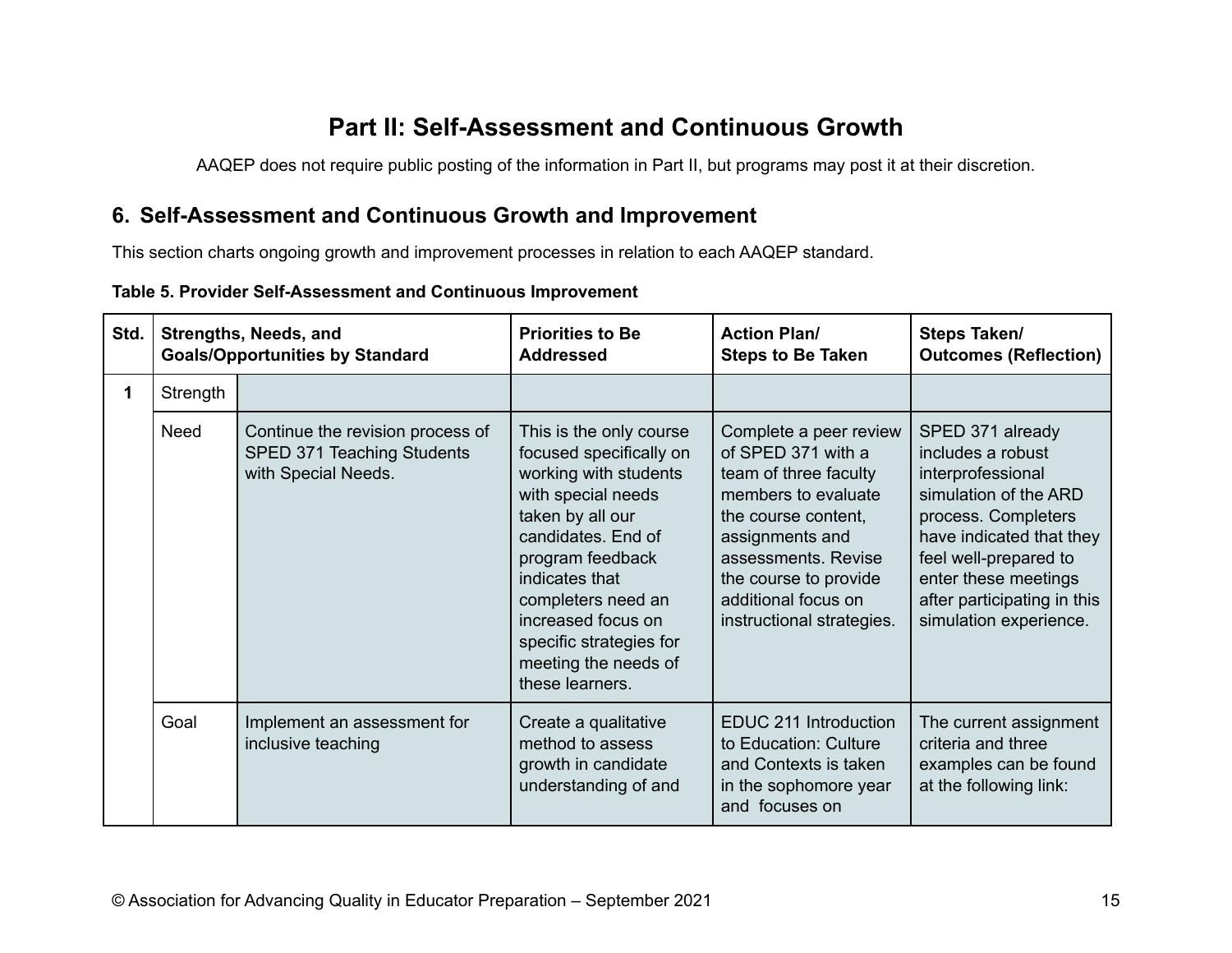|              |          |                                                                                                                                                                                                                                        | commitment to inclusive<br>teaching practices.                                                                                                                       | diversity and culturally<br>responsive teaching. At<br>the end of the course,<br>students complete a<br>reflective paper<br>addressing inclusive<br>practices. Beginning in<br>fall 2023, students will<br>revisit their responses<br>in EDUC 476 Effective<br><b>Teaching Strategies for</b><br><b>English Learners and</b><br>reflect on their current<br>understanding of can<br>commitment to<br>inclusive teaching<br>practices.<br>We will select 20 senior<br>level responses to<br>analyze, identifying<br>emergent themes to<br>assist us in continued<br>course revision in this<br>area | https://docs.google.com<br>/document/d/1TekRCYS<br>HO5TYCyLoQBTJBsq1<br>5BHXLnsoR37IF-zcCtM<br>/edit?usp=sharing |
|--------------|----------|----------------------------------------------------------------------------------------------------------------------------------------------------------------------------------------------------------------------------------------|----------------------------------------------------------------------------------------------------------------------------------------------------------------------|----------------------------------------------------------------------------------------------------------------------------------------------------------------------------------------------------------------------------------------------------------------------------------------------------------------------------------------------------------------------------------------------------------------------------------------------------------------------------------------------------------------------------------------------------------------------------------------------------|------------------------------------------------------------------------------------------------------------------|
| $\mathbf{2}$ | Strength | Our Summer Institute provides<br>the opportunity to support our<br>completers in continued<br>professional growth. For the first<br>five years, our alumni are invited<br>back to campus for a free<br>three-day institute designed to | The 2021/2022 school<br>year was a significant<br>challenge for all P-12<br>educators. Mental<br>health and fatigue are<br>pervasive among<br>teachers and students. | This summer, June<br>9-11, our Institute will<br>focus on mental health<br>and strategies to<br>manage anxiety and<br>stress for teachers and<br>students.                                                                                                                                                                                                                                                                                                                                                                                                                                         |                                                                                                                  |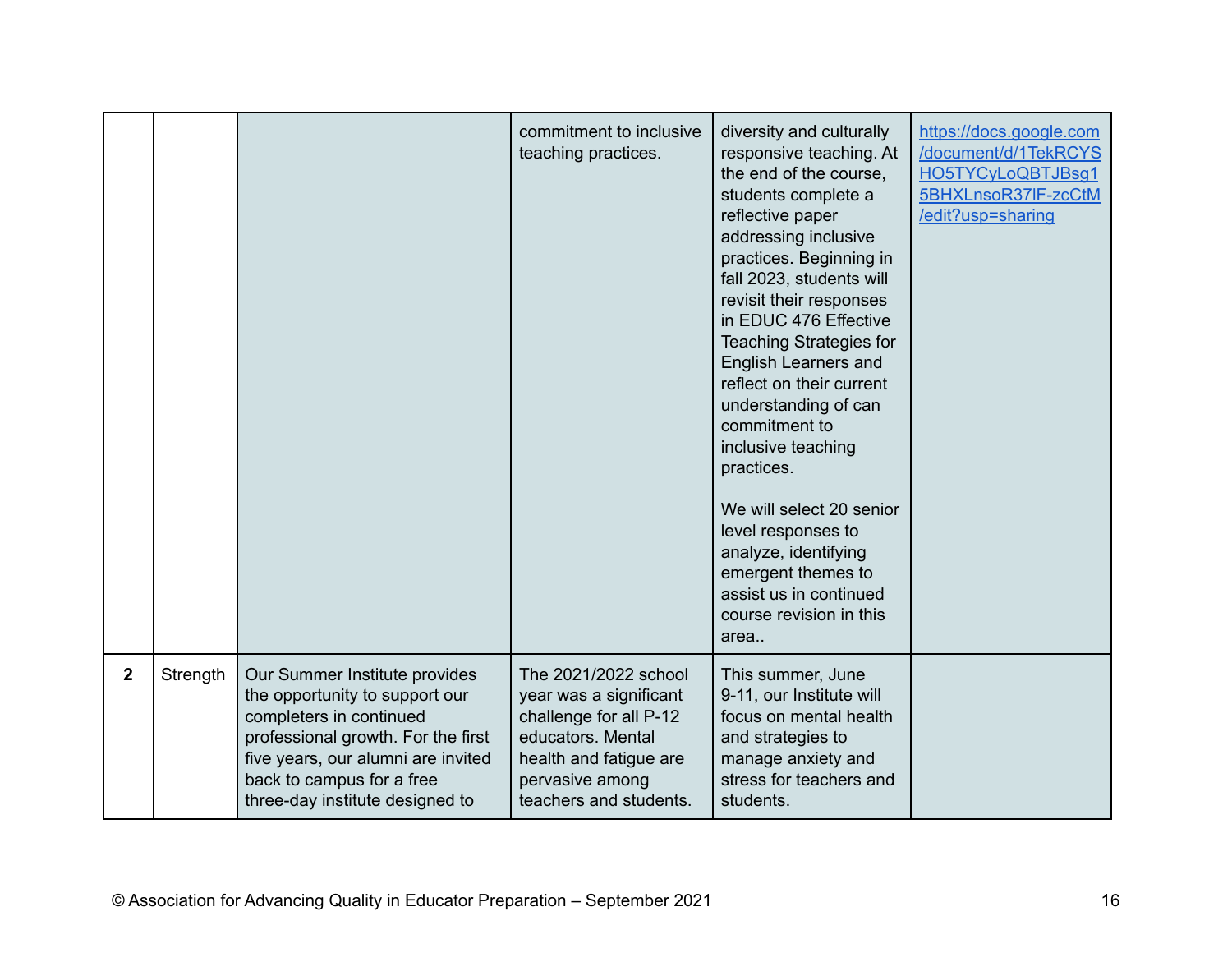|              |             | support them to persist in<br>teaching.                                                   |  |                                                                                                                                                                                                                                                                                                                                                                                                                                                                                                                                             |
|--------------|-------------|-------------------------------------------------------------------------------------------|--|---------------------------------------------------------------------------------------------------------------------------------------------------------------------------------------------------------------------------------------------------------------------------------------------------------------------------------------------------------------------------------------------------------------------------------------------------------------------------------------------------------------------------------------------|
|              | <b>Need</b> |                                                                                           |  |                                                                                                                                                                                                                                                                                                                                                                                                                                                                                                                                             |
|              | Goal        |                                                                                           |  |                                                                                                                                                                                                                                                                                                                                                                                                                                                                                                                                             |
| $\mathbf{3}$ | Strength    | <b>Clinical Teaching supervision</b><br>continues to be provided by full<br>time faculty. |  | This increases the<br>effectiveness of<br>supervision in the<br>following ways:<br>1. Supervisors know the<br>curriculum that<br>candidates have<br>completed and can<br>facilitate continued<br>connection to previous<br>learning.<br>2. Because supervisors<br>have previous<br>relationship with the<br>clinical teachers, the<br>ability to support and<br>challenge candidats is<br>enhanced.<br>3. We are able to<br>establish clear, shared<br>expectations of the level<br>of competence we<br>expect of our clinical<br>teachers. |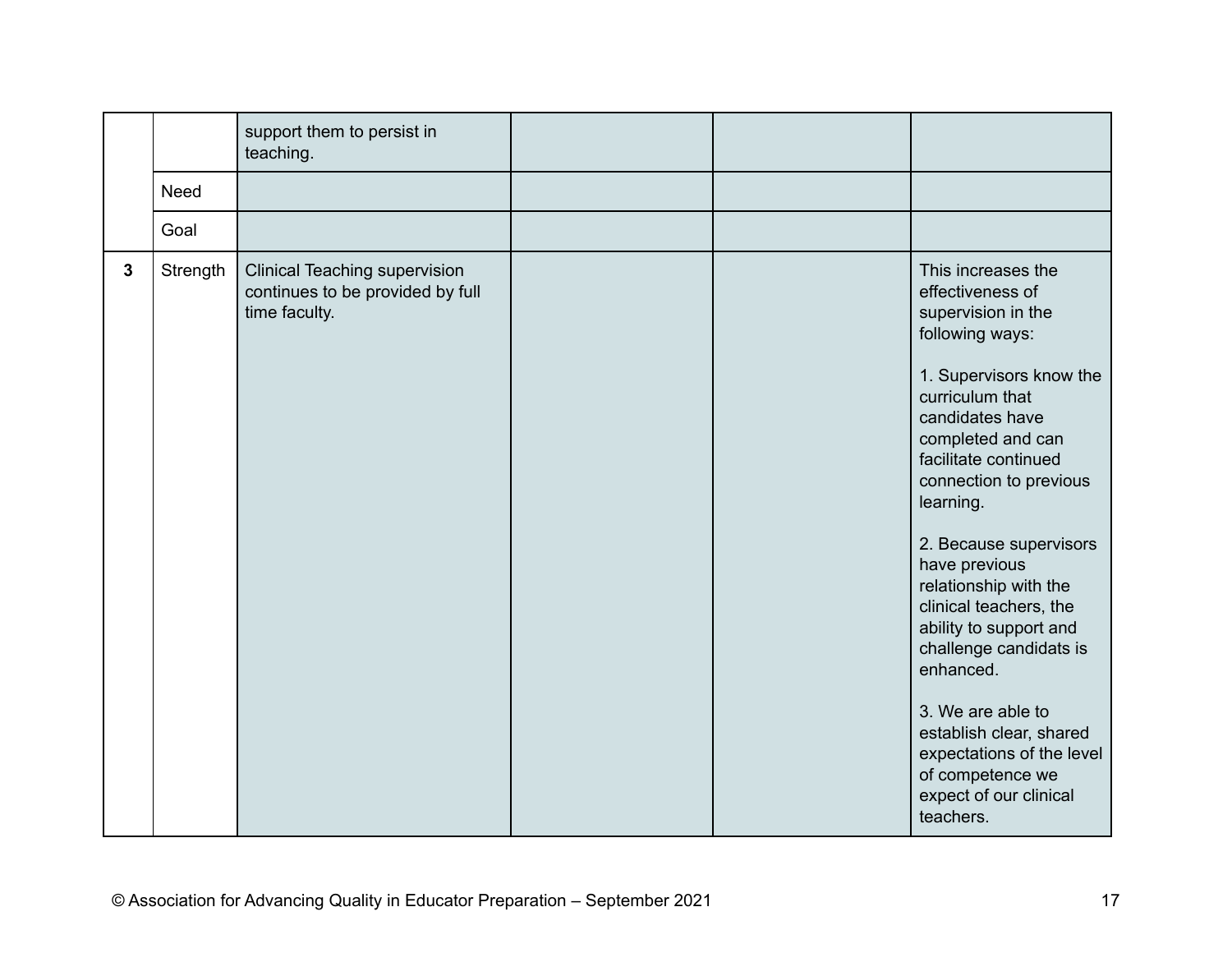|                         | <b>Need</b> |                                                                |                                                                                                                                                                                                                                                                                                                                                                                                                               |                                                                                                                                                                                                                                                                                                                                                                        |                                                                                                                                                                                                                                                                                                                                                                                                                                                                                                                                         |
|-------------------------|-------------|----------------------------------------------------------------|-------------------------------------------------------------------------------------------------------------------------------------------------------------------------------------------------------------------------------------------------------------------------------------------------------------------------------------------------------------------------------------------------------------------------------|------------------------------------------------------------------------------------------------------------------------------------------------------------------------------------------------------------------------------------------------------------------------------------------------------------------------------------------------------------------------|-----------------------------------------------------------------------------------------------------------------------------------------------------------------------------------------------------------------------------------------------------------------------------------------------------------------------------------------------------------------------------------------------------------------------------------------------------------------------------------------------------------------------------------------|
|                         | Goal        |                                                                |                                                                                                                                                                                                                                                                                                                                                                                                                               |                                                                                                                                                                                                                                                                                                                                                                        |                                                                                                                                                                                                                                                                                                                                                                                                                                                                                                                                         |
| $\overline{\mathbf{4}}$ | Strength    |                                                                |                                                                                                                                                                                                                                                                                                                                                                                                                               |                                                                                                                                                                                                                                                                                                                                                                        |                                                                                                                                                                                                                                                                                                                                                                                                                                                                                                                                         |
|                         | Need        |                                                                |                                                                                                                                                                                                                                                                                                                                                                                                                               |                                                                                                                                                                                                                                                                                                                                                                        |                                                                                                                                                                                                                                                                                                                                                                                                                                                                                                                                         |
|                         | Goal        | Monitor more closely candidate<br>progress in the junior year. | When we have<br>candidates enter<br><b>Clinical Teaching and</b><br>fail to complete<br>successfully, it is<br>obviously very difficult<br>for the candidates and<br>at times impacts our<br>partnerships with<br>cooperating teachers<br>and principals. It is<br>important that we<br>identify potential deficits<br>early so that we can<br>proactively work with<br>candidates to assist<br>them in their<br>preparation. | Establish a required<br>2.75 GPA in<br>professional education<br>courses (READ, EDUC,<br>EACH and SPED).<br>When a candidate falls<br>below this level, an<br>action plan will be<br>developed with the<br>candidate, the<br>department chair and a<br>faculty committee to<br>determine what the<br>candidate needs in<br>order to be prepared for<br>future success. | We audited the last five<br>years candidates who<br>entered Clinical<br>Teaching and failed to<br>complete successfully<br>and qualify for<br>certification. None with<br>a Professional<br><b>Education sequence</b><br>GPA of lower than 2.75<br>have been successful.<br>This data affirmed our<br>decision to establish<br>this standard and also<br>affirmed that our<br>curriculum is<br>meaningfully aligned<br>with the expectations<br>for appropriate<br>professional<br>competence in order to<br>qualify for certification. |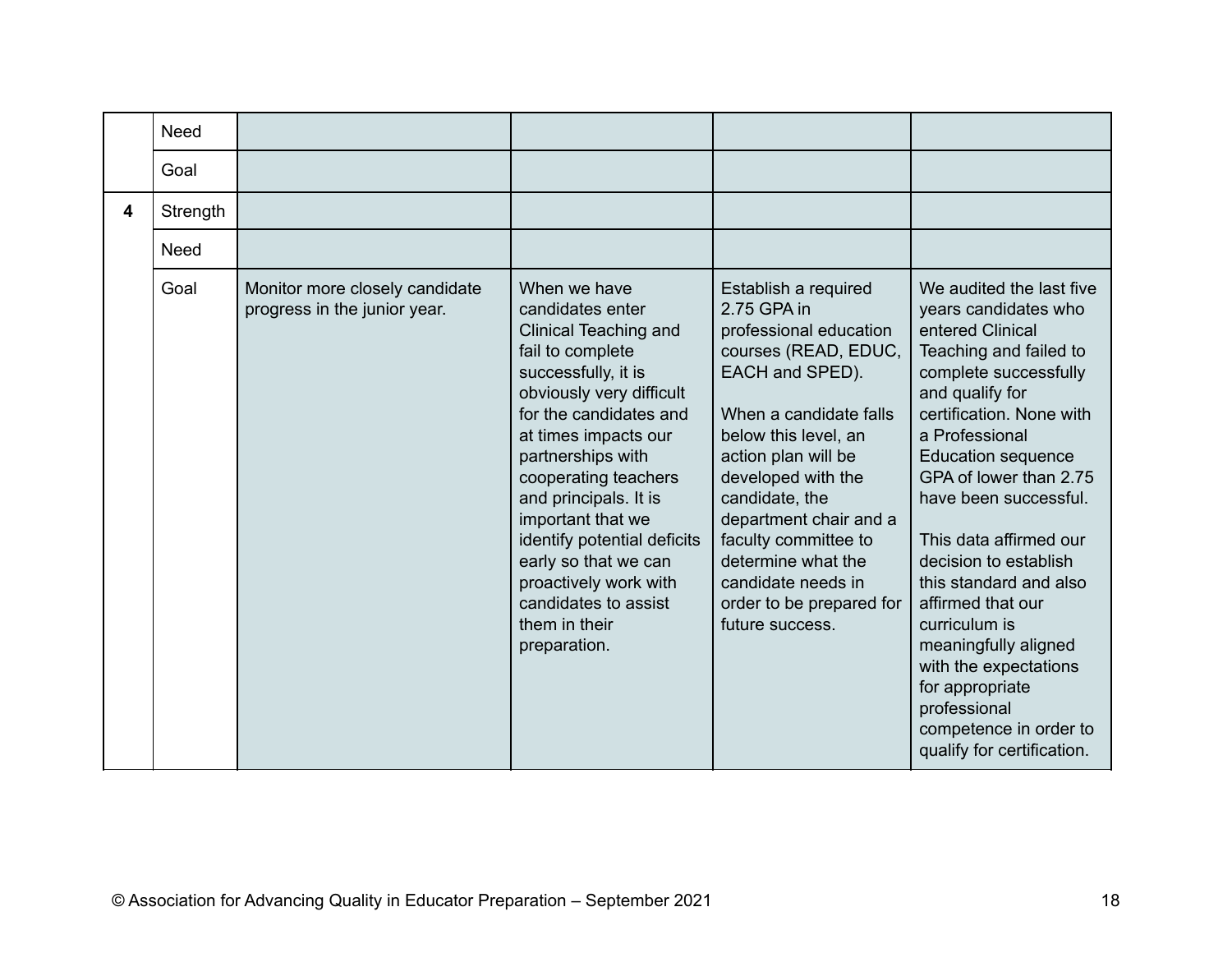#### **Overall Comments in Response to Evidence**

Optional explanation or elaboration on the findings noted in the final column of Table 5.

NA

### **7. Evidence Related to AAQEP-Identified Concerns or Conditions**

This section documents how concerns or conditions that were noted in an accreditation decision are being addressed (indicate "n/a" if no concerns or conditions were noted).

NA

### **8. Anticipated Growth and Development**

This section summarizes planned improvements, innovations, or anticipated new program developments, including description of any identified potential challenges or barriers.

We are exploring the possibility of offering an alternative certification program through our ACU Dallas campus. These conversations are in the very early stages and were interrupted by the challenges of the pandemic. Still, this is a question we have been encouraged to consider in order to broaden our reach while maintaining program quality.

# **9. Regulatory Changes**

This section notes new or anticipated regulatory requirements and the provider's response to those changes (indicate "n/a" if no changes have been made or are anticipated).

Texas delayed again the implementation of the edTPA. It is anticipated that this new assessment will be launched in fall 2023. We will be working with the local district to address their concerns about the required video process beginning in spring of 2022.